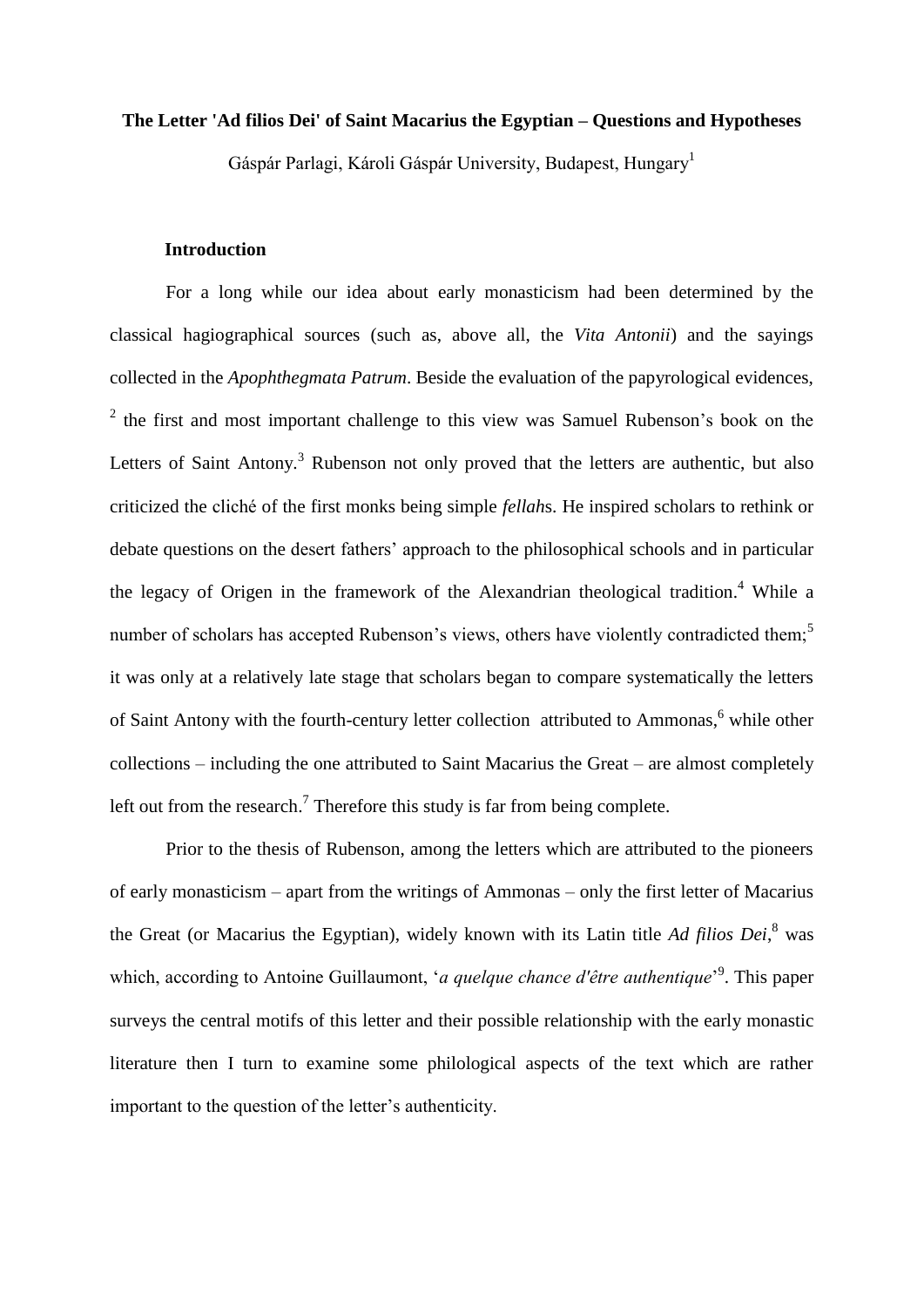#### **1. The Text to be examined**

The text is quite a short  $-$  a little more than a hundred lines  $-$  introductory teaching on the process leading to the ascetic life. The text is called letter due to the opening lines of the Syriac and the Athenian Greek manuscripts, which introduce the passage as a quasi quote saying 'Abba Macarius writes to his beloved sons exhorting them'. However, I would regard it rather as a treatise than as a letter, since there is no any sign of a relation with the addressees or with current events. It is a kind of exhortation, but it mostly emphasizes the difficulties and the temptations for the beginner monks. It became quite popular in the first millennium due to the there ancient versions in five ancient languages - Syriac, Coptic, Latin, Armenian, and Greek - in which it was transmitted.<sup>10</sup>

The first Syriac manuscript dates to 534 AD and contains other works belonging to the pseudo-Macarian corpus as well. Since Gennadius of Massilia was the first to mention this text independently – with a short summary of its teaching and together with a Latin translation of it - its *terminus ante quem* is as early as the seventies of the fifth century AD.<sup>11</sup> It is worth noting that in contrast to the almost contemporary Syriac tradition, Gennadius emphasizes that this is the only written work of Macarius the Egyptian.<sup>12</sup>

Although it was partly bequeathed as a piece of the pseudo-Macarian corpus, scholars have demonstrated that the author could not be the writer of the famous spiritual homilies, the so called pseudo-Macarius/Symeon. For these reasons, I attempt to examine this text separately.<sup>13</sup>

#### **2. The central motifs of the text and the parallels of them**

Even though *Ad filios Dei* does not use the word "monk", it is obviously a guide for novices for the spiritual combat with temptations (a *topos* from other writings such as the *Vita Antonii* or the ascetical writings of Evagrius Ponticus) through which they become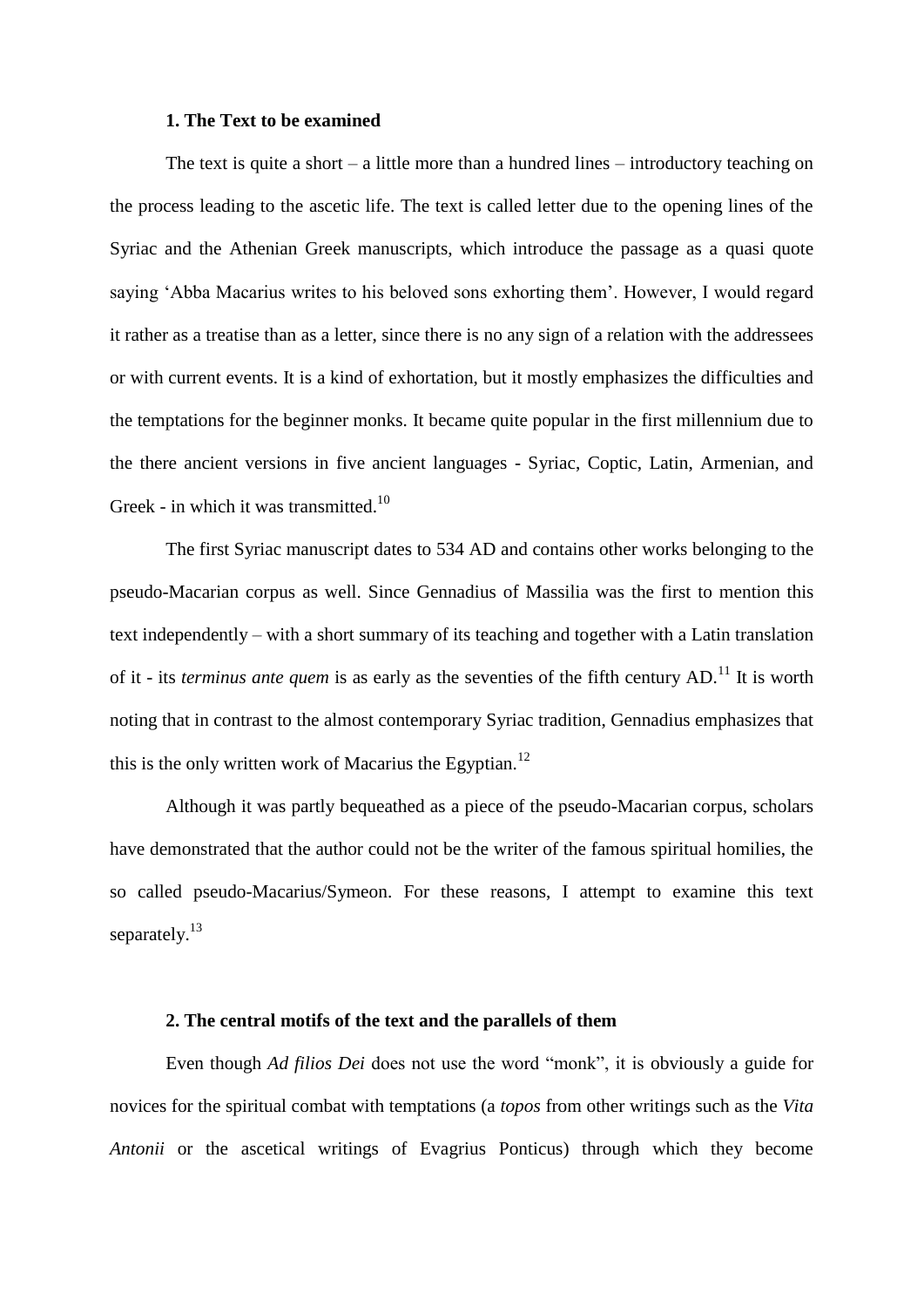experienced fighters, true ascetics. A particular characteristic of this process is the dynamic role of the divine help. The conversion to ascetic life and the first experiences of repentance trigger the demons' attack; nevertheless, God sends him a holy power (δύναμιν ἁγίαν, ovi OM  $\epsilon$ C $\gamma$  $\Delta$ B,  $\leq$  $\leq$   $\leq$   $\leq$   $\sim$   $\infty$ ), and with its help, he can easily defeat the spiritual enemy. But when 'God sees that his heart is strengthened enough against the enemies', he withdraws the power and leaves the ascetic alone for a while. Thus, through this almost hopeless fight, the monk becomes aware of the true source of his strength and learns humility and trust.<sup>14</sup>

This early occurrence of the divine help's withdrawal for pedagogical reasons becomes a frequent motif in the later spiritual literature, from the works of Diadochus of Photiké, Maximus the Confessor, and Niketas Stethatos, to *The Screwtape Letters* of C.S. Lewis, and the contemporary athonite tradition, where it is known as Παιχνίδι τῆς χάριτος, 'the game of the grace'.<sup>15</sup> However, there is a closer example in the *Conferences* of John Cassian: Abba Chæremon explains this phenomenon using a parable of the nurse who occasionally stops holding an infant's hand in order to teach him (or her) to walk alone.<sup>16</sup> One has to note that, even though scholars relate this passage<sup>17</sup> to the parable of the caring mother (who actually symbolizes the Holy Spirit) from the Pseudo-Macarian *Homilies*, <sup>18</sup> in this case, only the source of the analogy (a caring woman) is similar. The target, that is the role and the operation of the Holy Spirit, is different, since the parable of Pseudo-Macarius does not refer to the essential detail of John Cassian (the nurse who stops holding the child's hand). Instead, he emphasizes the intimacy and care of the Holy Spirit through an analogy with breastfeeding, without mentioning the method employed for teaching a child to walk.

Nevertheless, other motifs of the *Ad filios Dei* are more closely related to the heritage of the first desert fathers, especially by the letters of Antony and Ammonas. In his publications, Samuel Rubenson discusses most of these.<sup>19</sup> In the following lines, I will briefly mention them: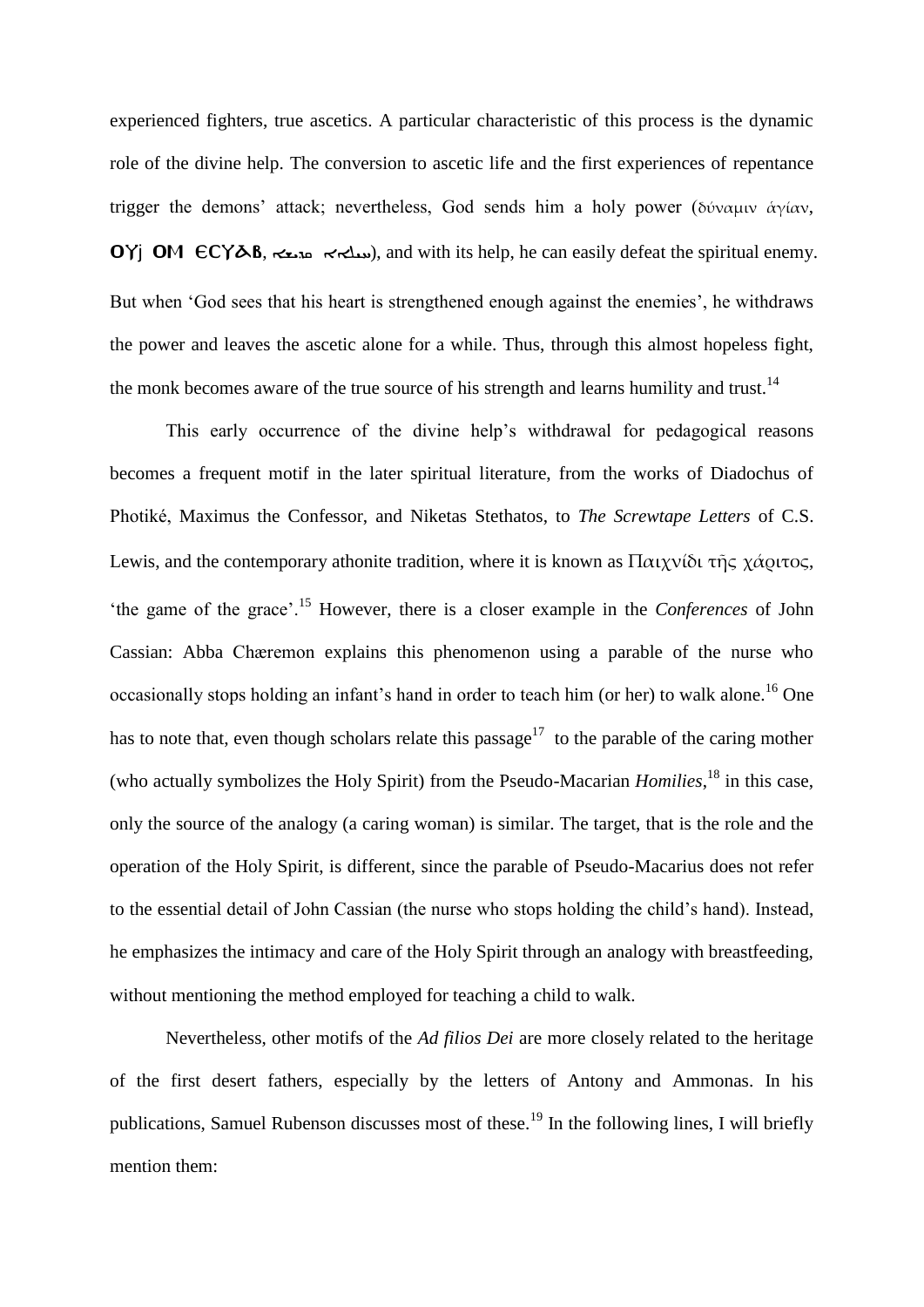- All three texts refer to things which cannot be declared, but only experienced<sup>20</sup> (a commonplace of any mystical experience).
- All of them emphasize the rest and freedom which the divine power or grace  $\text{grant}^{21}$  (and the oxymoronic coexistence of gladness and weeping).
- There are different spiritual beings (powers or spirits, and The Spirit) which help the ascetic on the way towards perfection: the lower spirits act at the time of purification and repentance, and the Holy Spirit only enters the scene – and the ascetic – after the purification.<sup>22</sup>
- Both texts of Antony and Macarius speak about the commendments of the Spirit; when an ascetic does not keep them, he must face a new wave of attacks, until he converts again. (Thus, repentance is possible even after the process of purification and the reception of the Spirit). $^{23}$
- The letters of Ammonas also refer to the withdrawal of the divine help in this case, of the Holy Spirit – with a pedagogical aim (the central theme in *Ad filios Dei*)*.* 24
- Similarly to Antony, but in contrast with Ammonas, the *Ad filios Dei* emphasizes the idea of knowledge, and particularly of self-knowledge. It also refers to the purification of the body's members.<sup>25</sup>
- Like Ammonas, Macarius assesses the role of the mystical revelations; Antony's letters do not address this topic. $^{26}$

Even though any sign of a connection between the author and the recipients of his letter is absent, as it happens in the Letters of Antony and Ammonas, the parallel analysis which I briefly referred to above confirm that the author of *Ad filios Dei* 'belonged to very much the same community and period, as the authors of the Antonian and Ammonan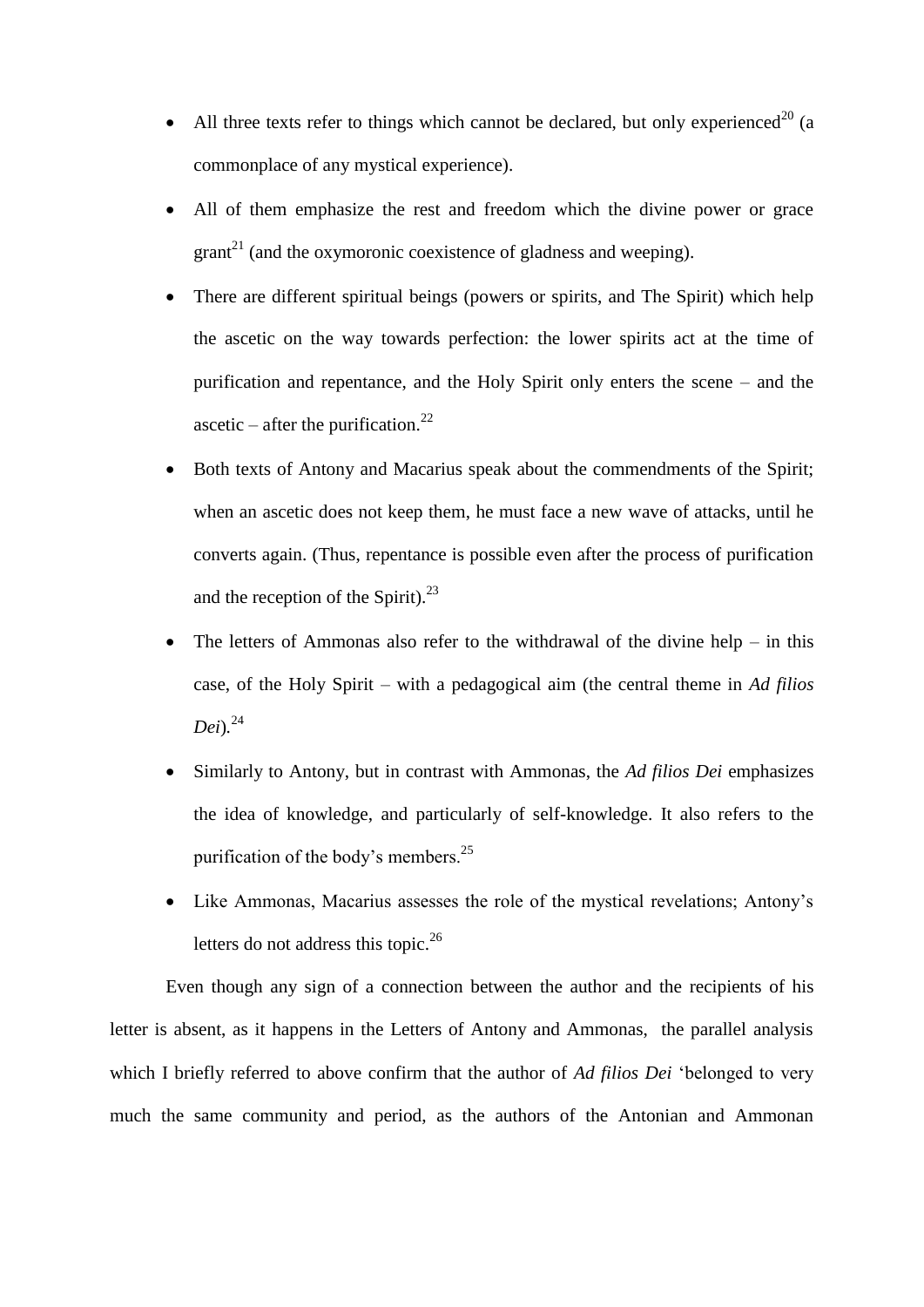letters.<sup>27</sup> However, the picture becomes more obscure once one approaches the text at the philological level.

## **3. Two adverbial phrases indicating time**

The original language of the *Ad filios Dei –* according to the general opinion – is undoubtedly Greek.<sup>28</sup> However, I would like to present the use of two unusual adverbial phrases which could alter or at least nuance this opinion.

The first one occurs at the end of the text, in a passage which summarizes its teaching. I quote its translation of the Greek version:

According to my judgment I am telling (you) that if man has not acquired great humility in his heart and in his body and (the ability) not to measure himself in anything and to reduce haughtiness and to constrain himself in everything and to keep his death before him day by day and renunciation of the material things and renunciation of the things of the body, he cannot keep the commandment of the Spirit.<sup>29</sup>

The adverbial phrase 'day by day', ( ήμέραν καθ' ήμέραν) is rare in Greek,<sup>30</sup> while the parallel Syriac (حليمة دمهة) is very common, and the Coptic one (NEXOOY  $4\lambda$ 

 $T XH$  NE $XOOY$ ) is not unprecedented. According to the present state of the Thesaurus Linguae Graecae,<sup>31</sup> the Greek phrase occurs only – as an obvious Semitism – twice in the Septuagint (2Chron. 30:21, Psalms 67:20), and once as a paraphrase or quotation variant in the text of the second letter to the Corinthians (2Cor. 4:16).<sup>32</sup> Besides these occurrences, most of the other passages are quotations or commentaries of these biblical verses. There are only few exceptions in which the term is used independently: on the one hand, several later examples, such as the *Bellum Troianum*<sup>33</sup> and a passage from Symeon the New Theologian,<sup>34</sup> and Digenes Akritas;<sup>35</sup> on the other hand, one quotation from Mani by Epiphanius,<sup>36</sup> the *Vita* Barlaam et Joasaphaat,<sup>37</sup> one quotation attributed to Saint Basileus in the *Physiologus*,<sup>38</sup> a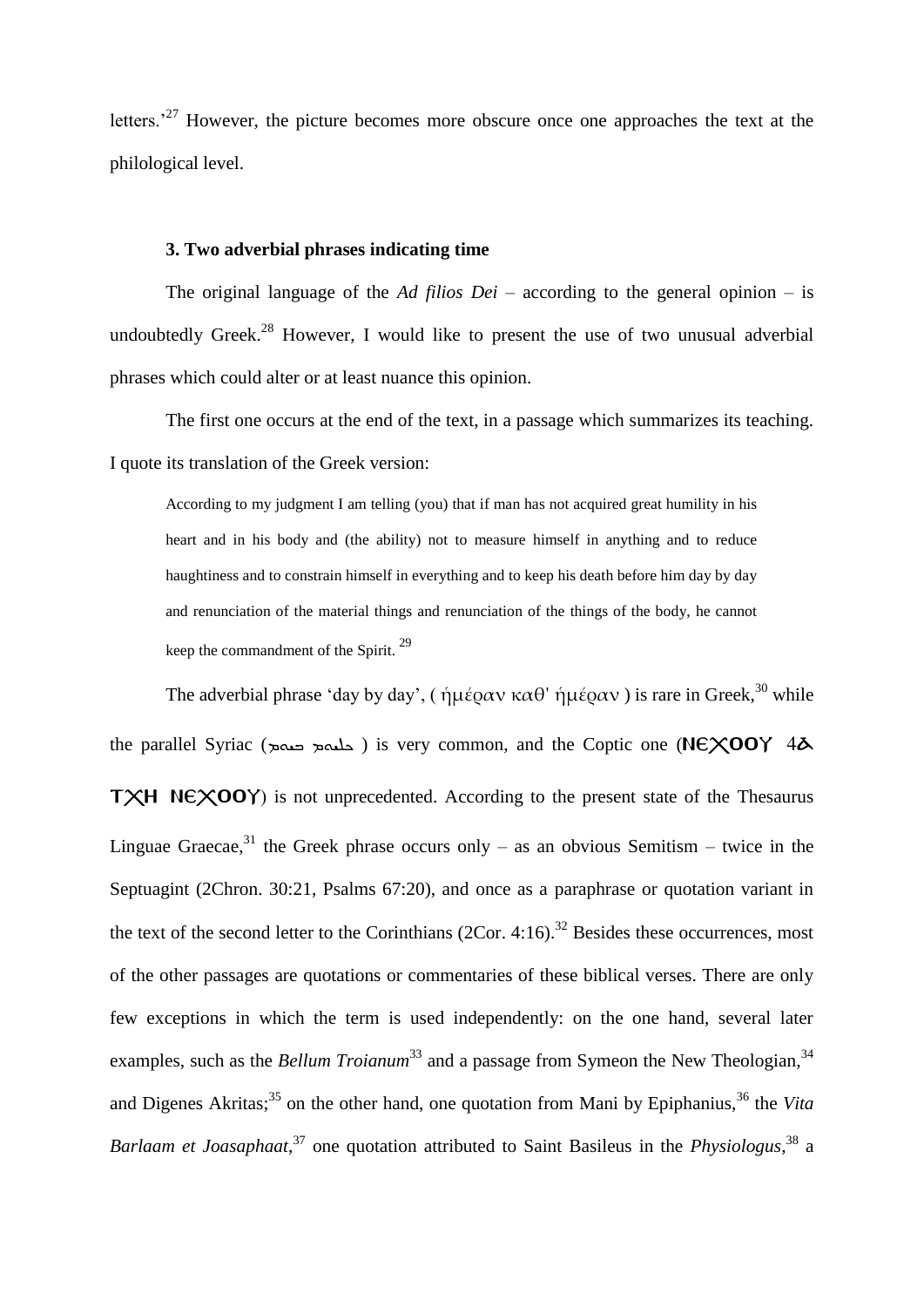passage from the *Vita Symeonis*, <sup>39</sup> and eleven(!) passages from the *corpus* of Ephrem the Syrian.<sup>40</sup> Although the oriental roots of the contemporary parts of these texts suggest a Semitic language background for the Macarian letter also, one should analyze it more thoroughly. Since the phrase is used in the Septuagint, and especially because it occurs in the Book of Psalms, undoubtedly the most used text in the monastic milieu, one can only argue that the Greek text of the letter uses an unusual phrase which deviates from the literary standards.

The second adverbial phrase is even more astonishing. It appears in the passage which describes the divine power's withdrawal:

When the good God sees that the heart has been strengthened against the enemies, he takes away the power from him hour by hour, and allows the enemies to fight against him in licentiousness and with the pleasure of the eyes and vainglory and haughtiness.<sup>41</sup>

The phrase ὥραν εἰς ὥραν ('hour by hour') is a hapax legomenon in Ancient Greek.  $42$  Technically, one could argue that the phrase itself could be a mirror translation either from the Syriac دوس دون or from the Bohairic NOYXO 4EN OYXO expressions. Each of the three words  $\omega_{\text{Q}}\alpha$ ,  $\omega_{\text{Q}}$ , and  $\chi\ddot{\text{Q}}$ , mean a certain – although obscure – period of time. However, the Syriac and the Coptic expressions have special senses in a different way. While the Syriac ܒܥܕܢ ܥܕܢ in usual context used to mean a rather longer period of time, such as 'year',<sup>43</sup> the Bohairic Coptic NOY $\times$ O 4EN OY $\times$ O means precisely a very short one  $('sudden')<sup>44</sup>$  Therefore, the Coptic version of the letter has a different syntax:

When the good God sees that the heart is strong against the enemy (lit. enmity), then seeing his intention ( $\pi$ PO $\Delta$ 1PEC1C) he begins to take away the power from him, and suddenly allows the enemy in him to fight against him with defilement and the pleasure of the eyes and vainglory and haughtiness.<sup>45</sup>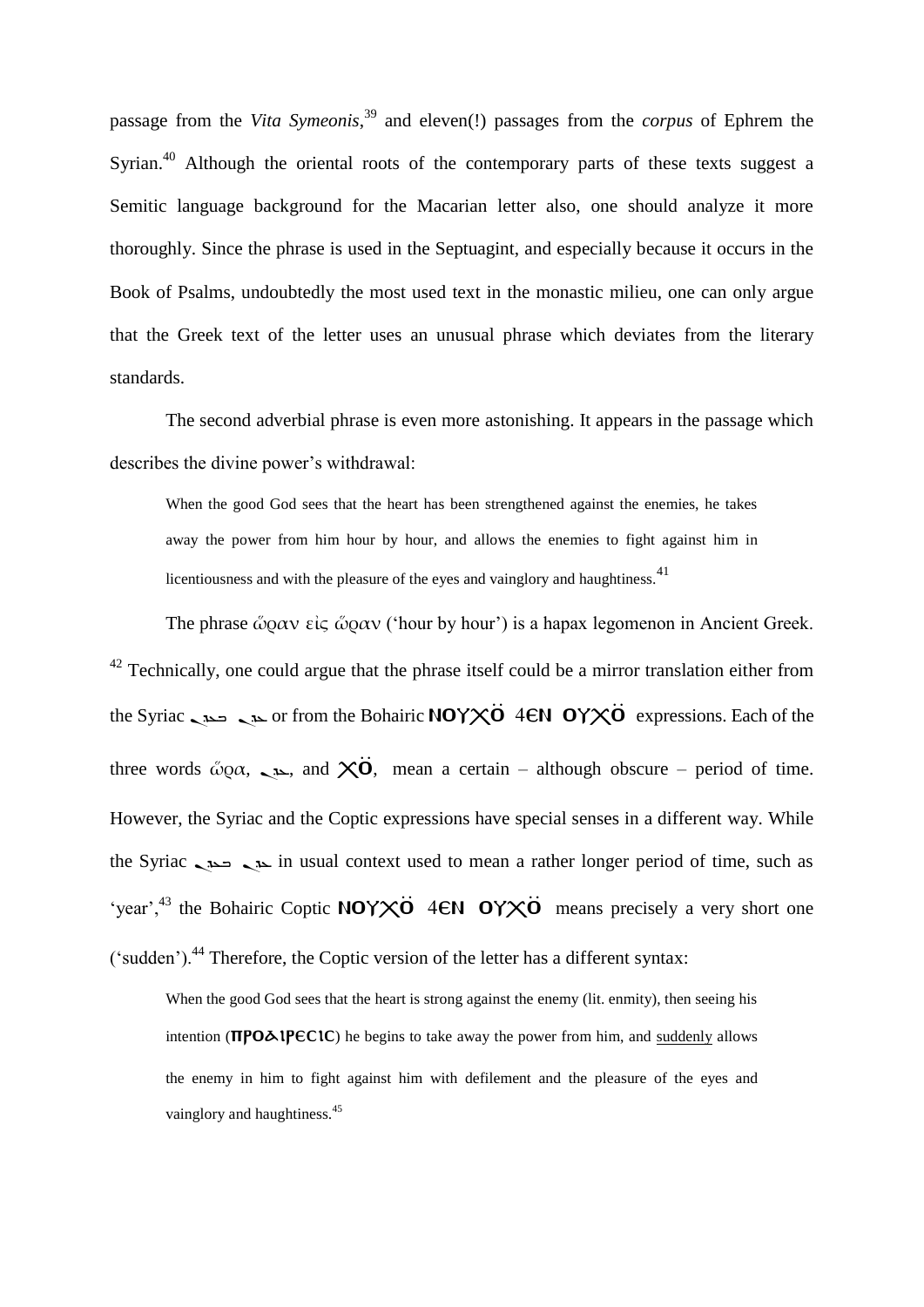The adverbial phrase (NOY $\times$ 0 4EN OY $\times$ 0) does not belong to the preceding clause (the withdrawal of the power), but to the subsequent one. Therefore, in contrast to the Syriac text, which denotes a gradual process, this passage suggests that after God has started to take away the power from the ascetic, at one point he find himself in the middle of a spiritual combat. Although a Coptic sentence in the present form (with a third, additional circumstantial clause between the other two) cannot be a direct source for the structure of the Greek or the Syriac sentence, its meaning seems to be more coherent.

### **A short conclusion**

In the first instance it is obvious that, in its main motives, the *Ad filios Dei* is so close to the Antonian and Ammonian letters that it is almost impossible to be independent of them. The closes parallel of the motif of the game of the grace – which is the special feature of the text – namely the parable of Abba Chæremon in the work John Cassian, also shows an Egyptian connection (or at least Cassian attributes it to an Egyptian origin).

Secondly, the unusual Greek forms of the adverbial phrases of time suggest a strong bilingual environment, which is not at all surprising in the Eastern Mediterranean. Even if one agrees that the letter was composed in Greek – and at the present point of research, there is absolutely no solid evidence against that *communis opinio*<sup>46</sup> – I argue that the author also used translations which are influences of his other native language. On the other hand, the problem of the Semitic or Coptic nature of this bilingual environment – and thus the very possibility of finding an answer to the question of authenticity in any sense – still has to be resolved.

#### **Notes**

<sup>1</sup> This research was financially supported by the Hungarian National Research Fund OTKA K 101503.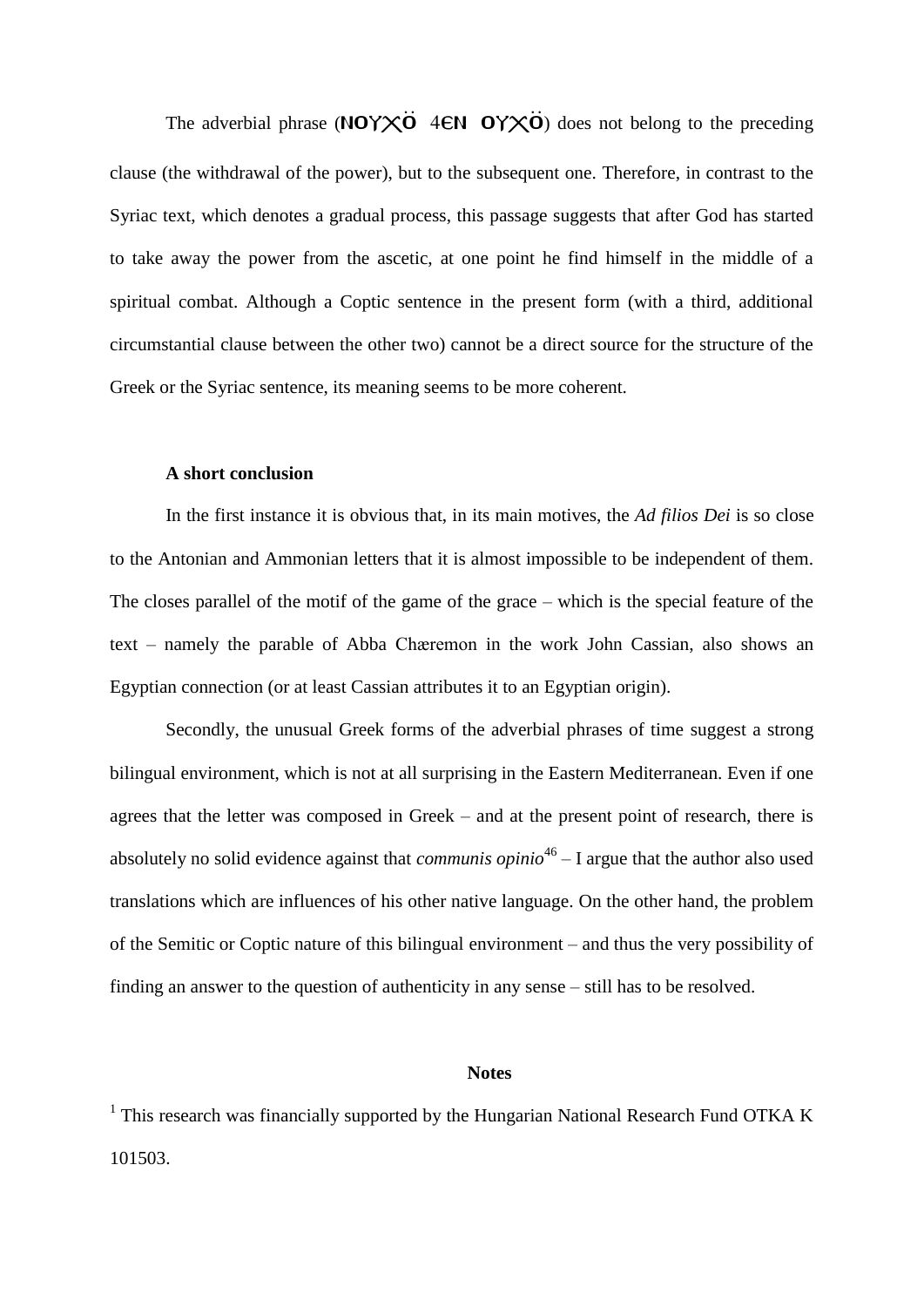<sup>2</sup> Colin H. Roberts, *Manuscript, Society and Belief in Early Christian Egypt* (London, 1979) and Ewa Wipszycka, *Moines et communautés monastiques en Egypte, IVè-VIIIè siècles*, Journal of Juristic Papyrology Supplements 11 (Varsovie, 2009).

3 Samuel Rubenson, *The Letters of St*. *Antony*: *Origenist Theology*, *Monastic Tradition and*  the Making of a Saint (Lund, 1990), 2<sup>nd</sup> revisited edition: Samuel Rubenson, *The Letters of St. Antony – Monasticism and the Making of a Saint,* 2nd ed.(Minneapolis, 1995).

 $4$  It is worth noting that these connections are far from being as unambiguous as the common view suggests it in the case of the traditional sources. For example, there could be some possible Origenist implications in the *Vita Antonii* as well, the discourses of Antony therein being based on his Letters, see: István Perczel, 'Mankind's Common Intellectual Substance: a Study in the Letters of Saint Antony and His Life by Saint Athanasius', in Nagy Balázs and Sebők Marcell (eds.), *The Man of Many Devices, Who Wandered Full Many Ways... : Festschrift in Honor of János M. Bak*, (Budapest, 1999), 197-213.

<sup>5</sup> For the debate about Rubenson's thesis: Jan Pollok, 'The Present State of Studies on the Apophthegmata Patrum: An Outline of Samuel Rubenson's and Graham Gould's Perspectives', in Marek Starowicyski (ed.), *The Spirituality of Ancient Monasticism* (Kraków, 1995), 79-90. Rubenson's opinion as a standard point of view: Samuel Rubenson, 'Asceticism and Monasticism I.: Varieties of Eastern Monasticism', in Augustine Casiday and Frederick W. Norris (eds.), *Cambridge History of Christianity,* vol. 2 (Cambridge, 2007), 637-68.

<sup>6</sup> Bernadette McNary-Zak, *Letters and Asceticism in Fourth-Century Egypt* (Lanham, MD, 2000), 20-33. This comparison appears as a criticism of Rubenson's opinion: Rowan Williams, Faith and Experience in Early Monasticism: New Perspectives on the Letters of Ammonas, in *Akademische Reden und Kolloquien der Friedrich-Alexander-Universität Erlangen-Nürnberg, Bd. 20,* (Erlangen-Nürnberg, 2002), and Dimitrij Bumazhnov, *Visio mystica im Spannungsfeld frühchristlicher Überlieferungen* (Tübingen: 2009).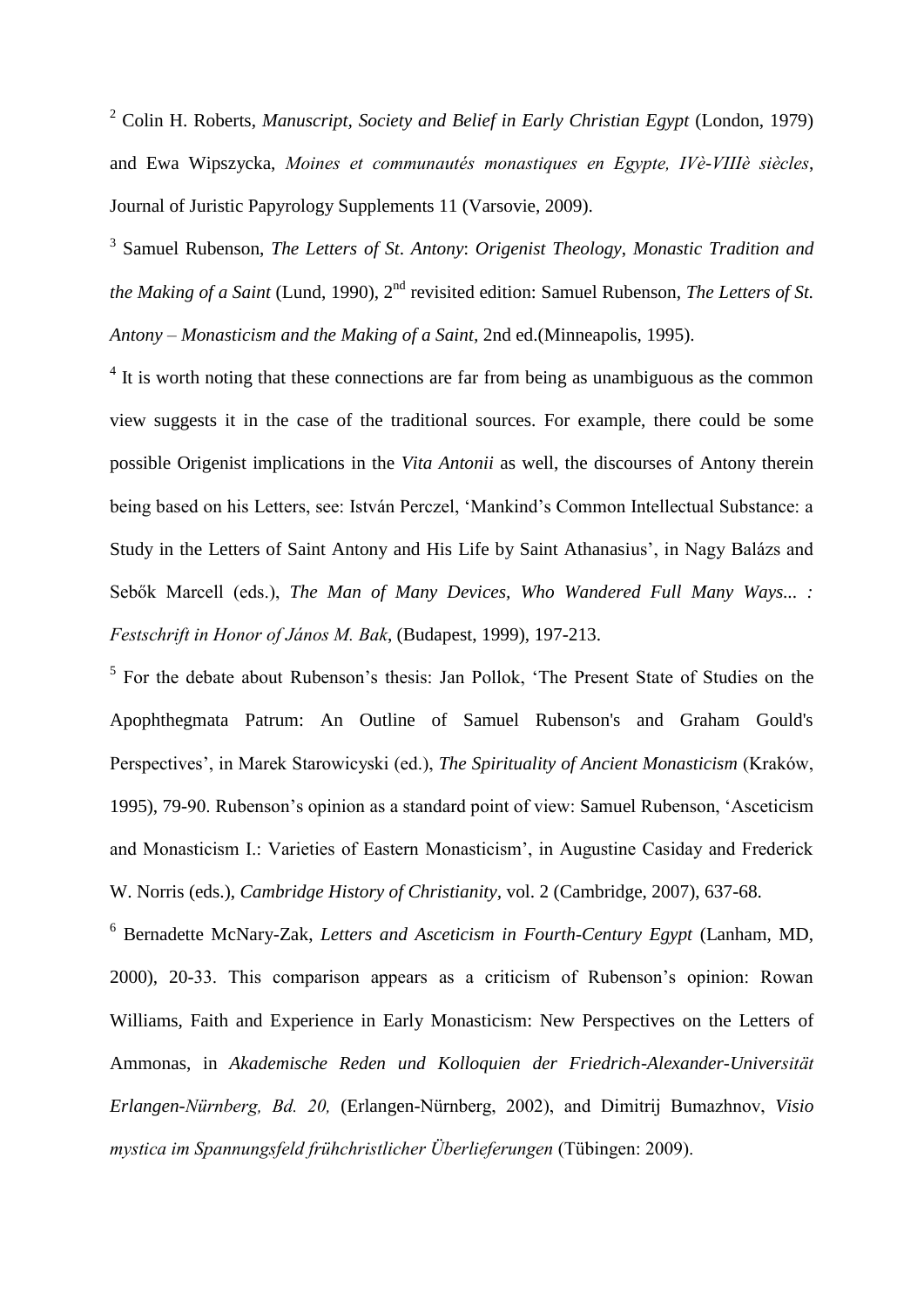$<sup>7</sup>$  In spite of the close connections with the contents of the Letters of Antony, McNary-Zak</sup> does not even mention the Macarian letters, probably because in their critical edition of the Greek collection Paul Géhin dates them to the  $5<sup>th</sup>$  century: Paul Géhin, 'Le dossier macarien de l'Atheniensis gr. 2492.' in *Recherches augustiniennes* 31 (1999) 89-147. In his article about one of the letters (which had been published before Géhin's publication) Tim Vivian briefly touched upon this topic; however, because of the popular character of his article, he did not give a deep analysis: Tim Vivian, 'The Good God, the Holy Power, and the Paraclete', in *Anglican Theological Review* 80/3 (1998) 338-65. A notable exception is a short conference paper by Samuel Rubenson, 'Argument and Authority in Early Monastic Correspondence', in Alberto Camplani and Giovanni Filoramo (eds.), *Foundations of Power and Conflicts of Authority in Late-Antique Monasticism,* Orientalia Lovaniensia Analecta 157 (Leuven: 2007), 75-87, in which he presumes that two of the letters could be authentic, and treats them as belonging to the same corpus with the letters of Antony and Ammonas.

8 I am referring to it as *Ad filios Dei* in the main texts and as '*Ep.Mac.* I.' in the footnotes.

9 'Macaire l'Egyptien', in *Dictionnaire de Spiritualité*, vol. 10, 12.

<sup>10</sup> P. Géhin, 'Le dossier macarien' (1999), 104-108 (Greek recension), Émile Amélineau, *Histoire des Monastères de la Basse-Egypte,* Annales du Musée Guimet 25 (Paris, 1894), 122-125, 175 (Coptic, *errata et corrigenda*: Tim Vivian, 'The Virtues of Saint Macarius, The Manuscript, and Amelineau's Text', in *Coptica* 1 (2002) 69-76, 70, 74.), André Wilmart, 'La lettre spirituelle de l'abbé Macaire' in *Revue d'Ascétique et de Mystique* 1 (1920) 58-83 (Latin); Werner Strothmann, *Die Syrische Überlieferung der Schriften des Makarios,* vol. 1 (Wiesbaden,

1981), 73-84 (Syriac).

<sup>11</sup> P. Géhin, 'Le dossier macarien' (1999), 100.

<sup>12</sup> *Gennadius, De Viris Illistribus* 10*.*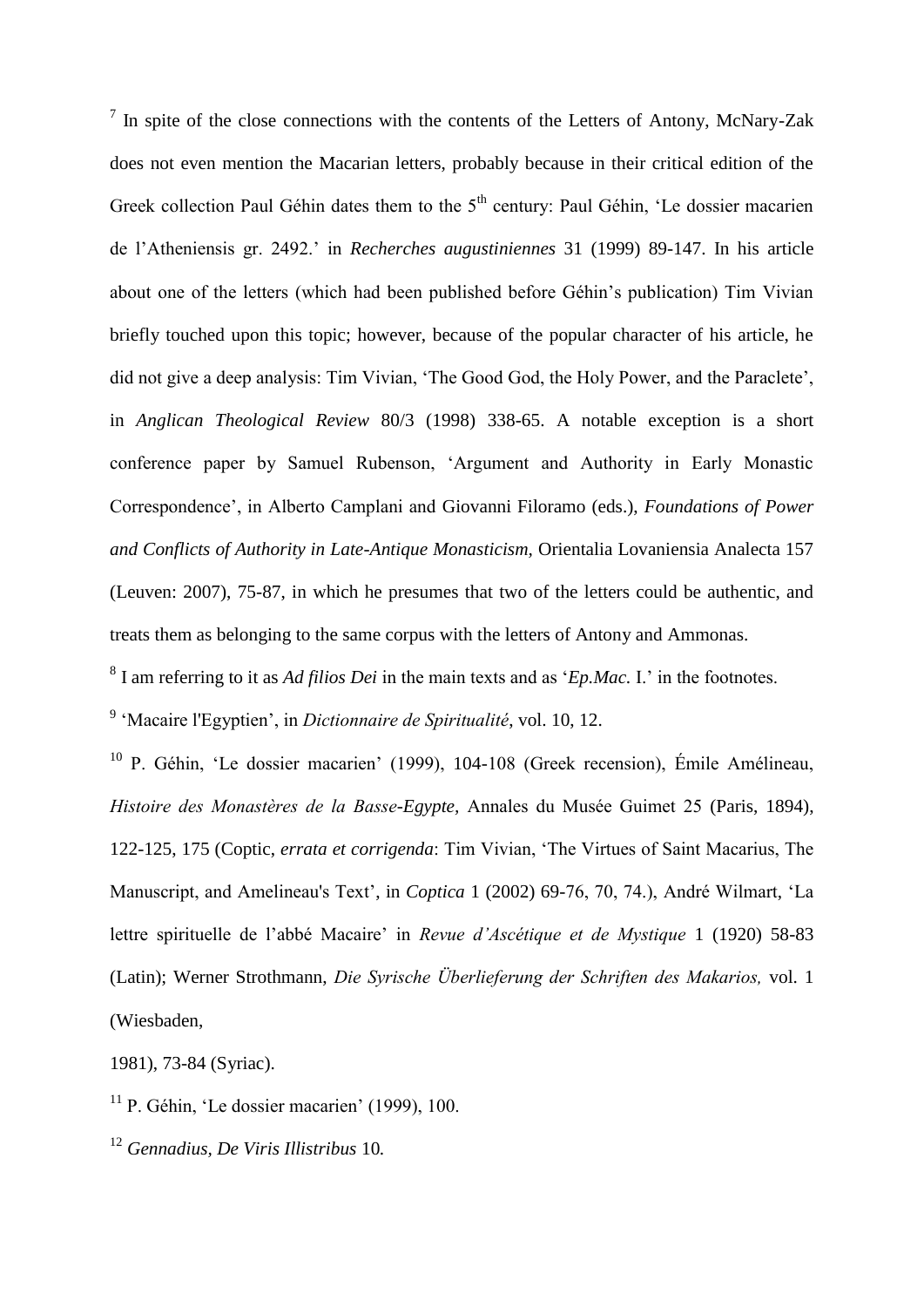<sup>13</sup> W. Strothmann, *Die Syrische Überlieferung* (1981), XXIV-V. and P. Géhin, 'Le dossier macarien' (1999), 92, 96-97.

<sup>14</sup> *Ep.Mac.* I.10.

<sup>15</sup> *E.g. Philokalia* 1: 375., *Philokalia* 2: 302., *Philokalia* 4: 156., Carl Staples Lewis, *The Screwtape Letters* (New York, 2001), 37-41.

<sup>16</sup> *Cassianus, Collationes* 13.14.

<sup>17</sup> *E.g.* Vincent Desprez, *Pseudo-Macaire: Oeuvres Spirituelles I – Homélies propres à la Collection III*, Sources Chrétiennes 275 (Paris, 1980), 320. and Boniface Ramsey, *John Cassian: The Conferences* (New York, 1997), 498.

<sup>18</sup> Collection III. 27.3 (SC 275, 320-2), Collection II. 46.3 (Hermann Dörries and Erich Klostermann and Matthias Kroeger (eds.), *Die 50 geistlichen H.omilien des Makarios*, Patristische Texte und Studien 4 (Berlin, 1964), 302.)

<sup>19</sup> S. Rubenson, 'Argument and Authority' (2007) and *Id.*, 'Antony and Ammonas, Conflicting or Common Tradition in Early Egyptian Monasticism', in Dmitrij Bumazhnov and Emmanouela Grypeou and Timothy B. Sailors and Alexander Toepel (eds.), *Bibel, Byzanz und Christlicher Orient: Festschrift für Stephen Gerö zum 65. Geburtstag* (Leuven, 2011), 185-201. and *Id.*, 'The letter-collections of Antony and Ammonas – Shaping a community', in Bronwen Neil and Pauline Allen (eds.), *Collecting Early Christian Letters from the Apostle Paul to Late Antiquity* (Cambridge, 2015), 68-79.

<sup>20</sup> *Ep.Ant.* VII.48, *Ep.Amm.* I.1, *Ep.Mac.*I.13.

<sup>21</sup> *Ep.Ant.* I.45, IV.13, VI.16, 99, 115; *Ep.Amm.* II.3, VII.2, VIII.2, IX.2, X.3, XI.3, *Ep.Mac.* I.9.

<sup>22</sup> *Ep.Amm.* XIII.2.; *Ep. Ant.* I.25-26; *Ep.Ant.* II. 7, 26–30, III.31, IV. 9-10.; *Ep.Mac.* I.9;14. The situation is somewhat similar in Evagrius' ascetic writings, but there specifically the angels help the πρακτικοί. See Jason Scully, 'Angelic Pneumatology in the Egyptian Desert: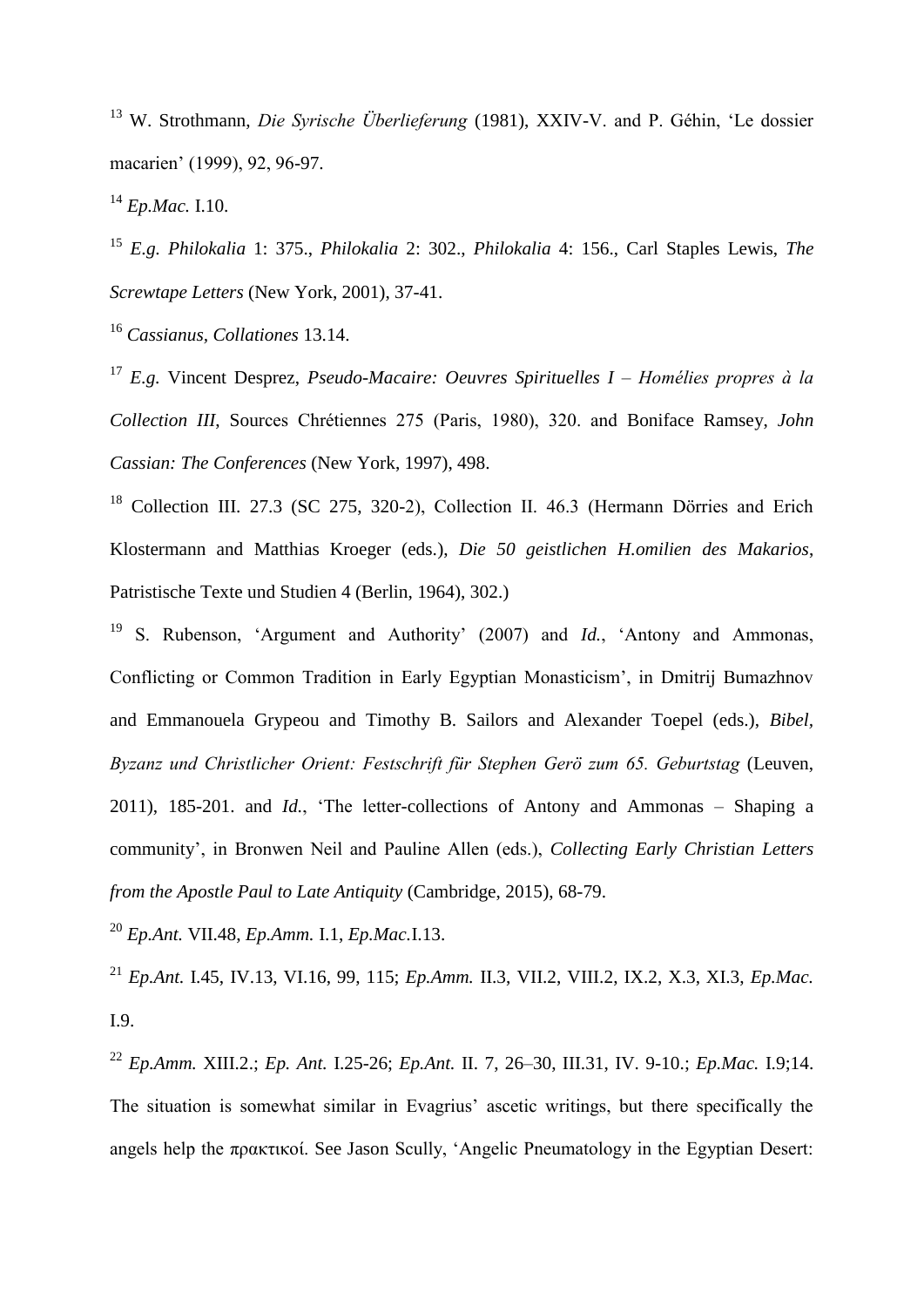The Role of the Angels and the Holy Spirit in Evagrian Asceticism', *Journal of Early Christian Studies* 19.2 (2011), 287-305.

<sup>23</sup> *Ep. Mac.* I*.*15-16*. Ep. Ant.* I.42-45.

<sup>24</sup> *Ep.Amm.* IX.; *Ep.Mac.* I.10.

<sup>25</sup> *E.g. Ep.Ant.* IV.16; *Ep.Mac.* I.1. For the wider context see S. Rubenson, *The Letters of St*. *Anton,* 2nd ed.(Minneapolis, 1995), 59-88.

<sup>26</sup> *E.g. Ep.Amm.* IV, XIII.; *Ep.Mac.* I.13.

 $27$  S. Rubenson, 'Argument and Authority' (2007), 79. All the more so because the second letter of Macarius verily shows this feature, and it is closely related to the first one.

<sup>28</sup> See *e.g.* T. Vivian, 'The Good God, the Holy Power, and the Paraclete' (1998), note 65.

<sup>29</sup> *Ep.Mac.* I.17. Κατὰ τὴν ἐμὴν οὖν γνώμην λέγω ὅτι ἐὰν μὴ ὁ ἄνθρωπος κτήσηται μεγάλην ταπείνωσιν ἐν τῇ καρδίᾳ αὐτοῦ καὶ ἐν τῷ σώματι καὶ τὸ μὴ μετρεῖν ἑαυτὸν ἐν μηδενὶ πράγματι καὶ τὸ ὑποφέρειν ὕβριν καὶ τὸ ἑαυτὸν βιάζεσθαι ἐν παντὶ καὶ τὸν θάνατον ἀυτοῦ ἔχειν ἔμπροσθεν ἡμέραν καθ' ἡμέραν καὶ ἀποταγὴν τῆς ὕλης καὶ ἀποταγὴν τῶν κατὰ σάρκα, οὐ δύναται κατασχεῖν τὰ ἐντάλματα τοῦ πνεύματος.

<sup>30</sup> Augustinus for example explains the Greek phrase in particular (*Enarrationes in Psalmos* 67.28.)

<sup>31</sup> [http://stephanus.tlg.uci.edu](http://stephanus.tlg.uci.edu/) (30.11.2015.)

<sup>32</sup> *Basileius: Quod rebus mundanis adhaerendum non sit* (PG 31.549.40), *Cyrillus: Epistulae paschales sive Homiliae paschales* (PG 77.412.36), *Severianus: In Job* (PG 56.578.33)

<sup>33</sup> *Bellum Troianum* 9289

<sup>34</sup> *Catecheses* 3.313

<sup>35</sup> *Digenes Acritas* 9.4208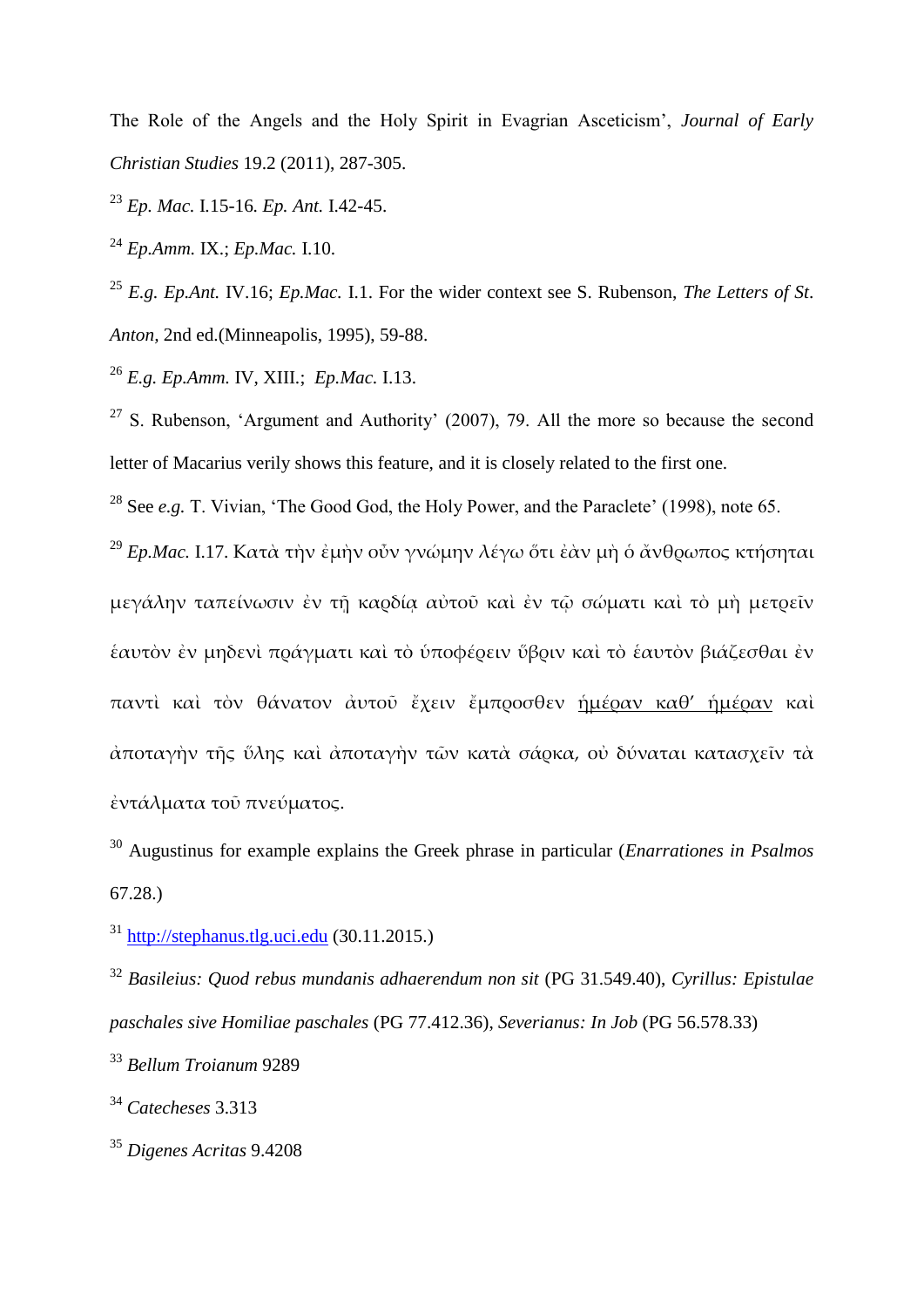<sup>36</sup> *Panarion* 74.3 (115.1)

<sup>37</sup> *Vita Barlaam et Joasaphaat* 39.94.

<sup>38</sup> *Physiologus* (redaction tertia) 25.8

<sup>39</sup> *Vita Symeonis Stylitae iunioris* 157.40

<sup>40</sup> *De paenitentia* 365.3, 375.4, *De compunctione* 381.12*, Sermo compunctorius* 387.11, *De iudicio et compunction* 399.3, *Paraenesis ad ascetas* 341.3, *De iis, qui filii dei naturam scrutantur* 205.6, *Precationes* 324.11, *Encomium in martyres* 185.13, *Sermo in pulcherrimum Ioseph* 277. 11.

<sup>41</sup> *Ep.Mac.* I.10. Τότε ὁ ἀγαθὸς θεός, ἐὰν ἴδῃ ὅτι ἡ καρδία ἐνεδυναμώθη ἐπὶ τοῖς ἐχθροῖς, ἀφαιρεῖ ἀπ' αὐτοῦ τὴν δύναμιν ὥραν εἰς ὥραν καὶ συγχωρεῖ ἀφεθῆναι τούς ἐχθροὺς πολεμεῖν αὐτὸν ἐν ἀσελγείαις καὶ ταῖς τῶν ὀφθαλμῶν ἡδοναῖς καὶ τῇ κενοδοξίᾳ καὶ ὑψηλοφροσύνῃ, ὡς πλοῖον ἀπηδάλωτον ὧδε κἀκεῖ προσκροῦον.  $42$  At least I was not able to find any occurrence earlier than the eighteenth century. Even the much more regular  $\dot{\alpha}$ πὸ ὥρας εἰς ὥραν form is very rare, I found only three occurrences: *Adamantius: De ventis* 35.31, *Ammonius: Catena in Joannem* 315.16, and *Basilica* 10.4.3.8.

<sup>43</sup> R. Payne Smith, *Thesaurus Syriacus*, vol. 2. (Oxford, 1901), 2811. *annus integer* <sup>44</sup> Walter E. Crum, *A Coptic Dictionary* (Oxford, 1939), 721b.

 $^{45}$  *Ep.Mac.* I.10. TOTE APEAN V **TILATA3OC NAY ETILXHT**  $\vdash$  E  $\Delta \varphi$ j emj om  $\epsilon \times$ phi  $\epsilon$ j en 'metj  $\Delta$ j i tote ' $\Delta \varphi$ ep  $\times$ htc nw $\lambda$ i Nij OM EBOXXAPOФ EФCOMC ETEФПРОХЕРЕСІС ОҮОХ NOYXÖ 4EN OΥΧΟ ΑΦΕΡΟΥΓΨWPIN NHETJ AJ I E4OYN EPOΦ